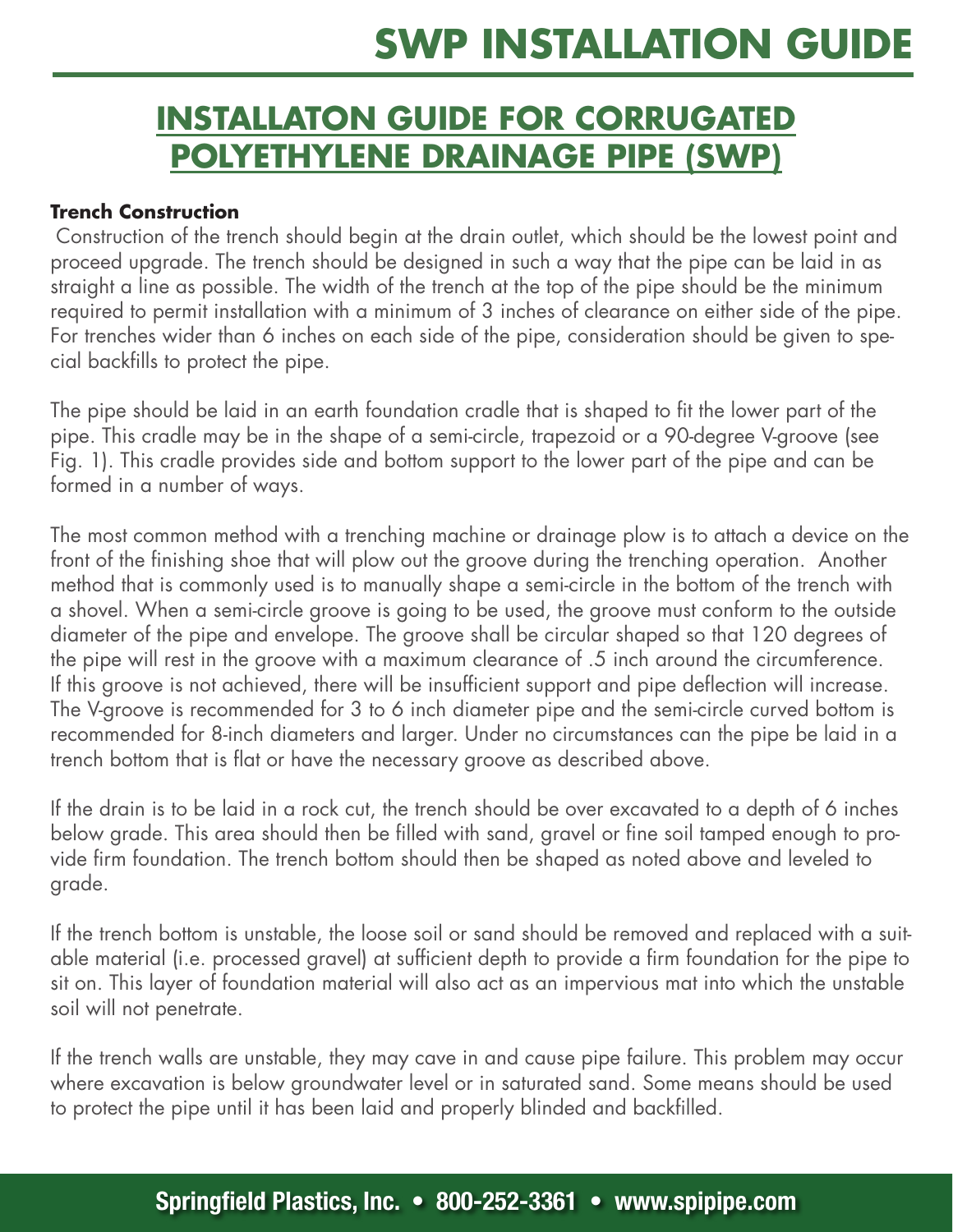### **Installing The Pipe**

The rolls or lengths of pipe should be unrolled out along the trench so any bends in the pipe will straighten out. This is especially important in cold weather where the pipe has a tendency to recoil. The pipe should be free of clinging wet or frozen material so it can be laid on grade. Any couplings should be securely fastened to insure that the pipe sections do not pull apart when it is laid in the trench. The pipe can be laid manually into the trench or through the tile boot or shoe on the trencher. It is important that the pipe is laying in the groove in the trench. This insures the pipe is laid to grade and has the proper foundation. In hot weather care should be exercised in handling, so there is not stretching or pulling. The pipe can reach 100 to 150 degrees F on a hot bright day. The strength of the pipe decreases by about 40 to 50 percent when the pipe reaches this temperature. The pipe will regain its original strength when its temperature returns to that of the surrounding soil. This usually take five minutes or less after installation.

### **Blinding**

Blinding is the placement of bedding material around and over the pipe. This bedding material should consist of loose mellow topsoil or other porous soil. All pipe should be blinded as soon as possible after installation to protect from ditch cave-ins and floating pipe. Sand should not be used as a bedding material unless non-perforated pipe or a filter envelope is installed on the pipe. Blinding with topsoil is not necessary when sand or gravel is the required backfill material.

There are a number of acceptable blinding methods. If a trencher is being used to install the pipe, a mechanical device can be installed to take spoil from the trencher and place it around and over the drain. The main advantage of this is that it blinds pipe immediately after laying it and reduces labor requirements. Another commonly used method is to manually blind the pipe with a shovel or spade. Whatever method of blinding is used it is important that the pipe remain in the groove until it is secured by the blinding. Careful soil placement on both sides of the pipe will provide good side support. No rocks, frozen soil chunks or other hard objects should be allowed to come into contact with the pipe. If you are installing pipe on a hot day, you should delay the blinding until the pipe reaches the soil temperature.

### **Backfilling**

The backfilling should be done as soon as possible after installation or no later than the conclusion of each day's work. The end of the pipe should have an end plug installed in it. The backfill material should be placed in the trench in a manner that displacement of the pipe will not occur. It is preferable to place the material on an angle so that it flows down the front slope. Avoid large stones, frozen clods and heavy direct loads during backfill operations. Operators of heavy equipment should avoid putting the weight of the equipment on top of the trench.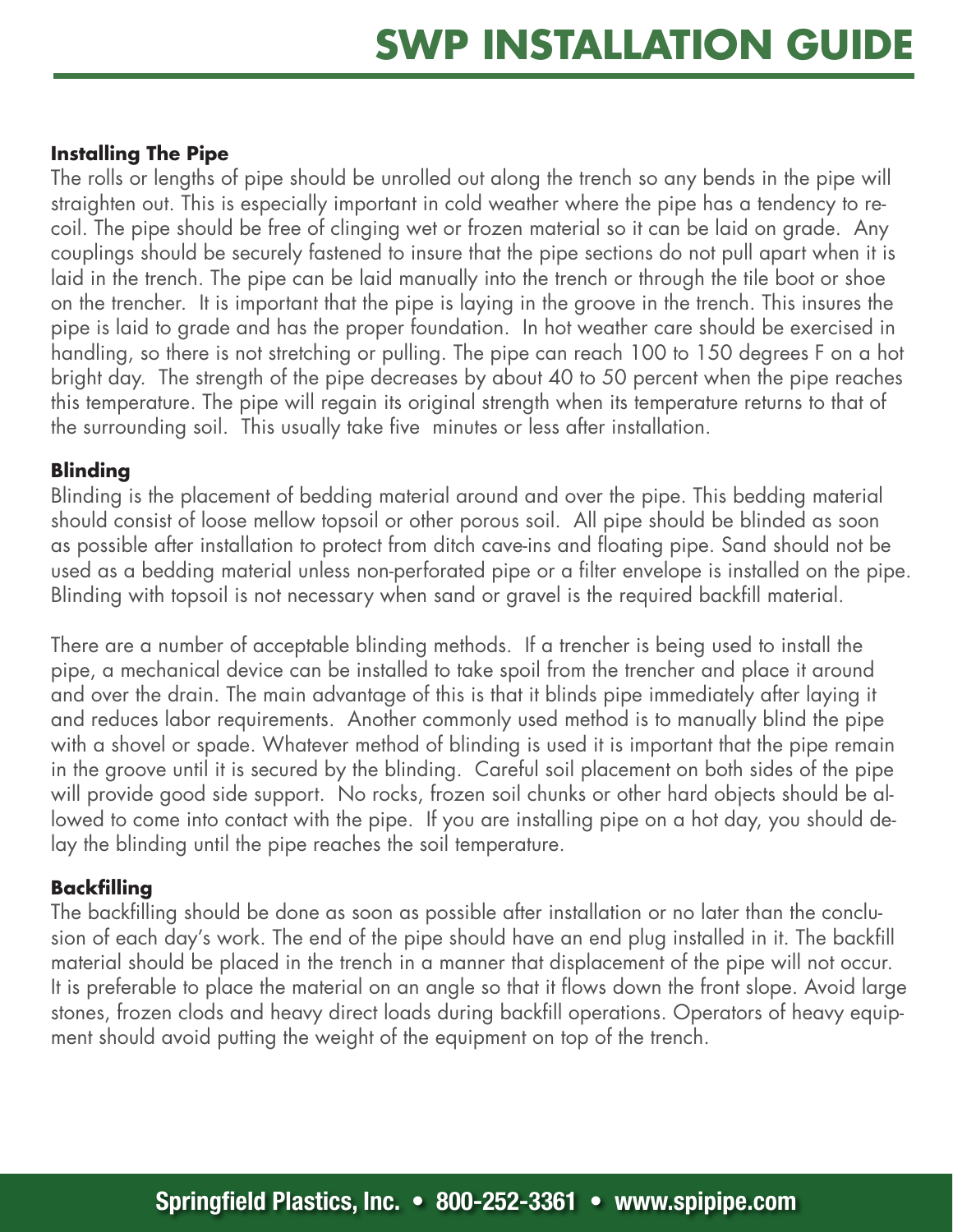#### **References REFERENCES**

ASTM F449 - Installation of Corrugated Tubing for Agricultural Drainage<br>''' USDA - SCS Drain Code 606 Illinois Drainage Guide

| Diameter <sup>a</sup><br>(D) | D/2    | (0.707r) | (0.293r) | Z<br>(0.414r) |
|------------------------------|--------|----------|----------|---------------|
|                              | inches |          |          |               |
| 3                            | 1.5    | 1.060    | 0.439    | 0.621         |
| 4                            | 2.0    | 1.414    | 0.586    | 0.828         |
| 5                            | 2.5    | 1.768    | 0.732    | 1.036         |
| 6                            | 3.0    | 2.121    | 0.879    | 1.242         |
| 8                            | 4.0    | 2.828    | 1.171    | 1.657         |

### **Figure 1 - Dimensions For A 90-Degree V Groove Figure 1- Dimensions For A 90-Degree V Groove**

<sup>a</sup> Values are based on typical outside diameters, which are assumed to be 20 percent greater than inside diameters.